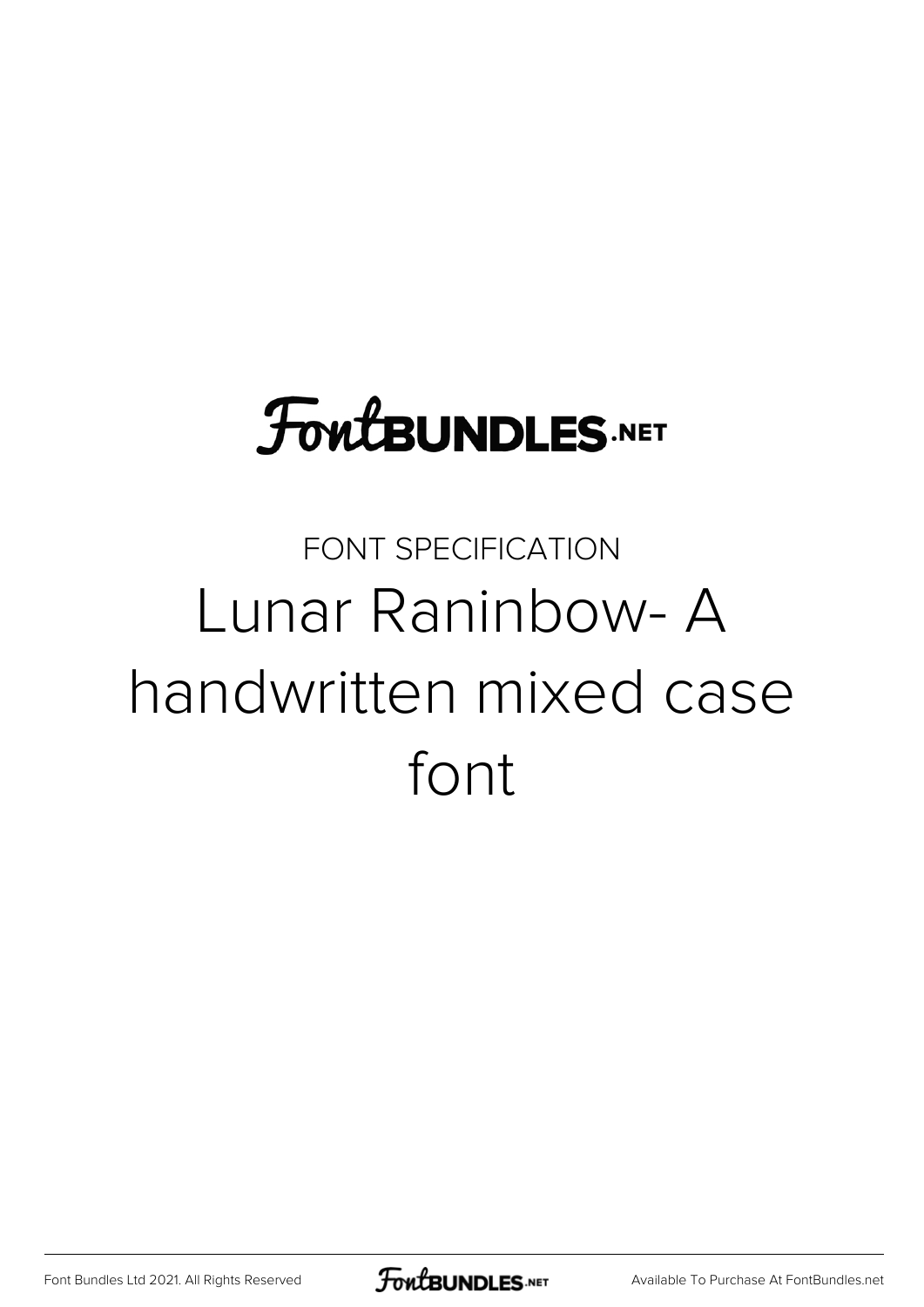#### Lunar Rainbow - Regular

**Uppercase Characters** 

### ADCDEF9HijKLMNOPQRSTUVWX  $y<sub>2</sub>$

Lowercase Characters

## ADCDEF9HijKLMNOPQRSTUVWX  $y<sub>2</sub>$

**Numbers** 

#### $0123456789$

Punctuation and Symbols

All Other Glyphs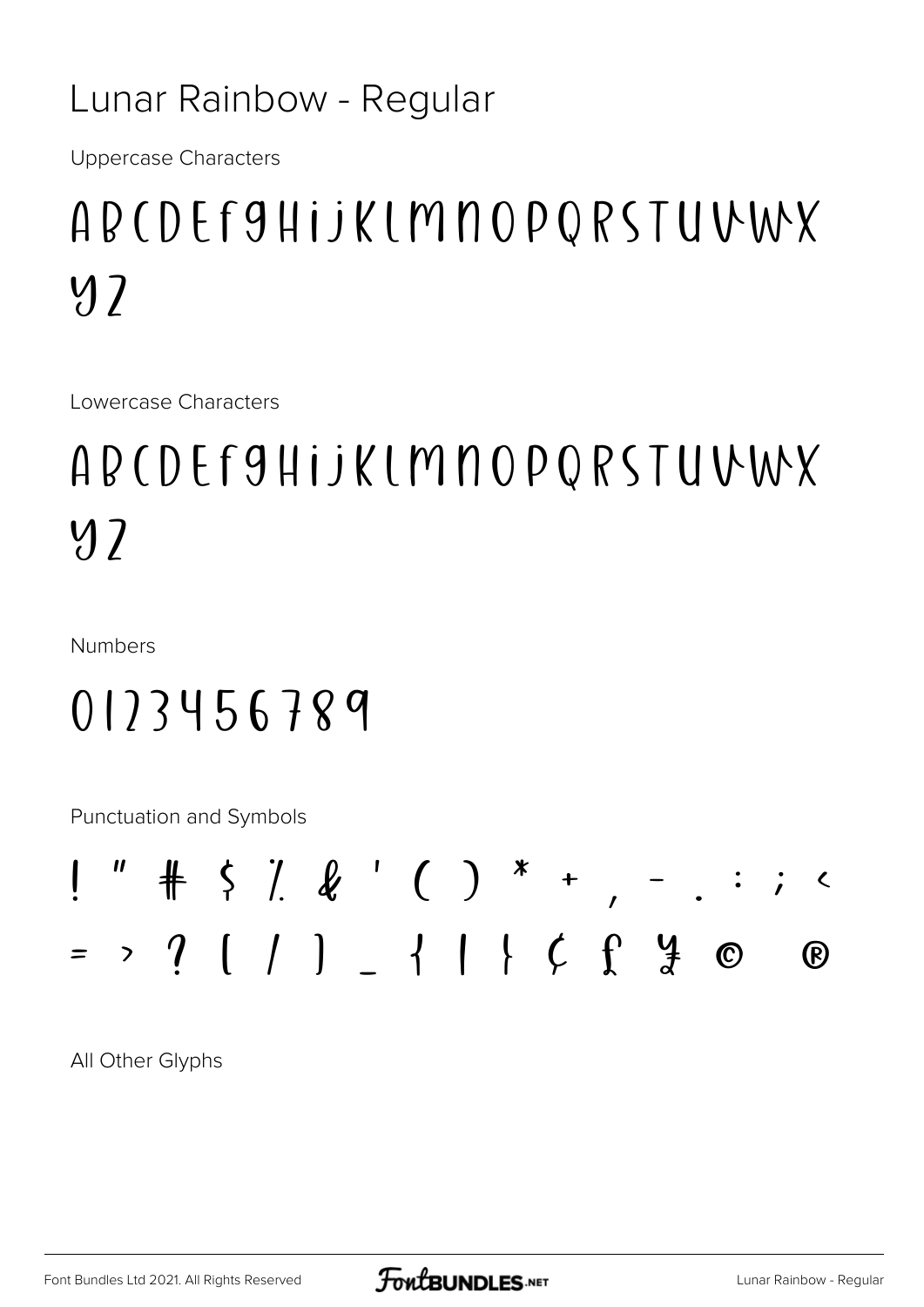